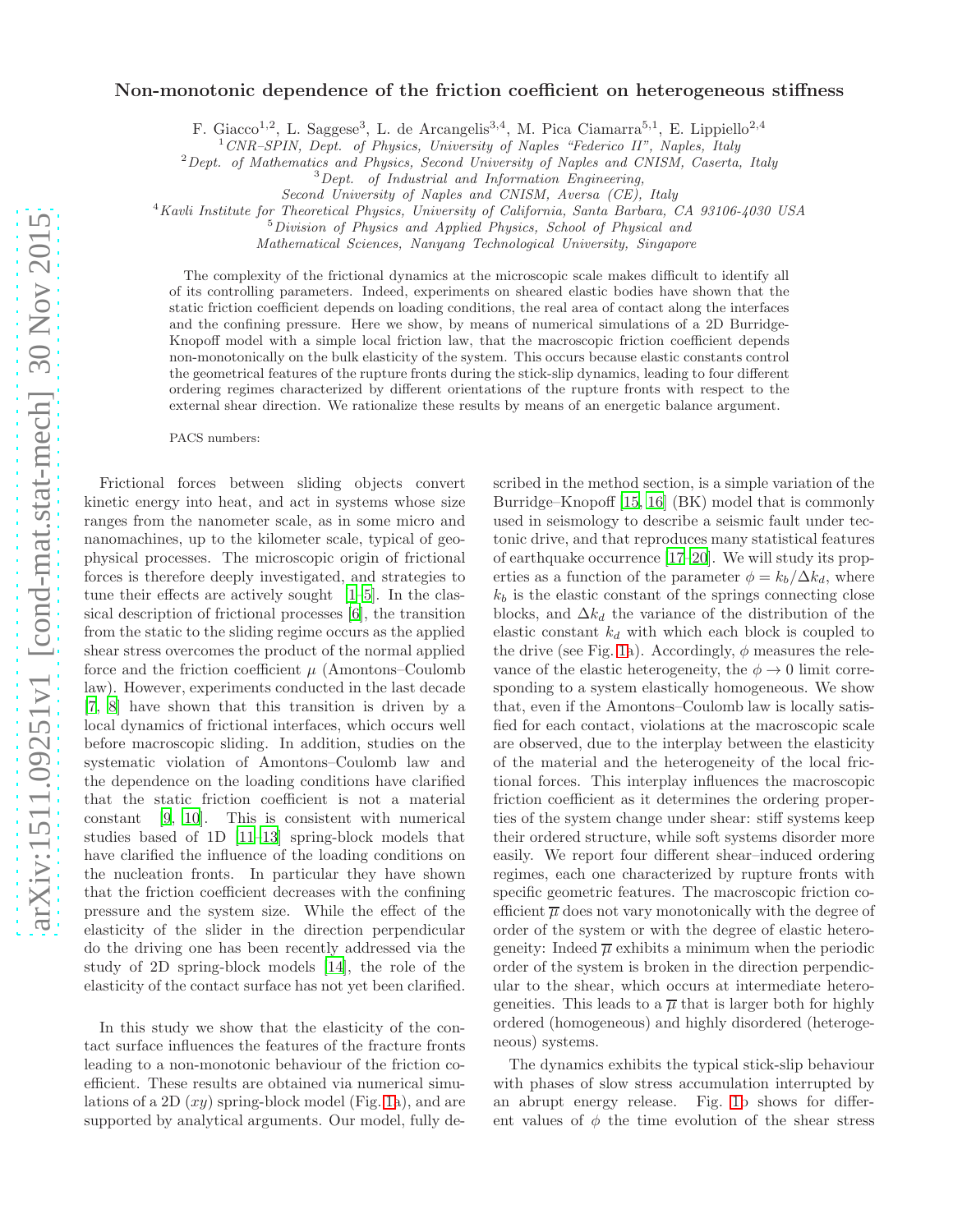

as

2



<span id="page-1-0"></span>FIG. 1: The 2D Burridge-Knopoff model. (a) Schematic representation of the model: an elastic layer of red particles connected by yellow springs is in contact with a bottomflat substrate (gray). The system is driven by an external spring mechanism along the x-direction at constant velocity  $V_d$  and each particle is confined by a constant pressure  $\sigma_n$ . (b) Time dependence of the shear stress  $\sigma_x(t)$  during the stick-slip dynamics for two systems with different values of  $\phi$ . Filled black squares and open red circles indicate the values of the shear stress that, divided by  $\sigma_n$ , are used to estimate the macroscopic friction coefficient  $\overline{\mu}$ . The transverse dash-dotted (blue) line indicates the value of the stress corresponding to the Amontons-Coulomb threshold.

 $\sigma_x(t) = \sum_{i}^{N} k_d^{i}(x_i(t) - x_i(0) - V_d t) / L_x L_y$ , where  $x_i(t)$ is the x-coordinate of the  $i$ -th particle at time  $t$ . The stress drop amplitude exhibits a power law distribution [\[19,](#page-4-13) [20\]](#page-4-12) that can be related to the GR law of experimental seismicity. We define the macroscopic friction coefficient as the average over many slips of the steady state shear stress right before failure (symbols in Fig. [1b](#page-1-0)), divided by the confining pressure  $\overline{\mu} = \langle \sigma_{\text{fail}} \rangle / \sigma_n$ . The dependence of  $\overline{\mu}$  on  $\phi$  in Fig. [2](#page-2-0) is clearly non–monotonic, with a minimum corresponding to a  $\sim$  40/% reduction of the friction coefficient with respect to the microscopic value. This minimum is observed for all values of  $N$ , and becomes more pronounced for larger N.

Next, we show that the minimum of  $\overline{\mu}$  is related to changes of the ordering properties of the elastic surface, and, to this end, we consider the  $\phi$  dependence of the bond–orientation ordering parameter [\[21\]](#page-4-14). This is defined

$$
\Psi(t) = \frac{1}{N} \sum_{i=1}^{N} \frac{1}{4} \left| \sum_{j=1}^{n_j} e^{4i\theta_{ij}(t)} \right|, \tag{1}
$$

where the second sum runs over all  $n_j$  nearest neighbors of particle i and  $\theta_{ij}$  measures the orientation of each bond at time  $t$  with respect to the shear direction. When the configuration preserves its original ordered square lattice configuration  $\Psi = 1$ , whereas in the opposite limit of a fully disordered configuration  $\Psi \simeq 0.5$ . Fig. [3](#page-3-1) (inset) shows that as the systems is sheared  $\Psi(t)$ decreases from  $\Psi(0) = 1$  to a limiting value  $\Psi(\infty)$ . The main panel shows that this asymptotic value is a continuously decreasing function of  $\phi$ , that approaches its ordered and disordered limits for large and small  $\phi$ , respectively. This behavior is consistently observed for different system sizes N.

Concerning the dependence of  $\Psi$  on the system size N we observe that for  $\phi \geq 10^2$  the parameter  $\Psi(\infty)$  is N independent. Conversely, at smaller  $\phi$  we notice  $\Psi(\infty)$ is a weak decreasing function of  $N$ , indicating that the larger is N the more disordered is the configuration. This behaviour can be attributed to heterogeneities of the local stress. Indeed, for larger systems the probability to find local instabilities is higher which favors the occurrence of local rearrangements leading to more disordered configurations. The same argument can be also used to explain the weak decrease of the macroscopic friction with  $N$  (Fig. 2a), but does not account for the presence of the minimum in  $\overline{\mu}$ . Indeed,  $\overline{\mu}$  is not a monotonic function of  $\Psi$ .

Here we show that  $\overline{\mu}$  variations can be related to the geometrical properties of clusters of slipping particles. We define as "slipping particles" those particles with a displacement in the shear direction larger than a given threshold  $S_x$ . We set  $S_x = 0.01 l$  and find that particles form compact clusters. The geometrical features of the slipping clusters are determined by their sizes along the direction parallel  $l_x$  and transverse  $l_y$  to the shear,  $l_x \equiv B^{-1} \sum_{i,j} \Delta x_{ij}$  and  $l_y \equiv B^{-1} \sum_{i,j} \Delta y_{ij}$ . Here,  $\Delta x_{ij}$  $(\Delta y_{ij})$  is the distance between particles i and j along the x (y) direction and the sum is extended to all  $N_c(N_c-1)$ particle couples belonging to a cluster. The normalization factor  $B = N_c(N_c - 1)/4$  insures that for a cluster involving the whole system  $l_x = L_x$  and  $l_y = L_y$ .

In Fig. [4a](#page-3-2) we present a parametric plot of  $l_y/L_y$  vs  $l_x/L_x$ for four different values of  $\phi$ . Cluster configurations can be distinguished into four classes, determined by  $\phi$ , whose typical shape is reported in Fig. [4b](#page-3-2). For  $\phi \gg 1$ we have the crystalline regime (C, black circles), represented by symbols with  $l_x \simeq L_x$  and In this case, the system behaves as a rigid body and slips involve all particles, keeping the original crystalline order. For smaller value of  $\phi$  we have the *laminar crystalline* regime (LC,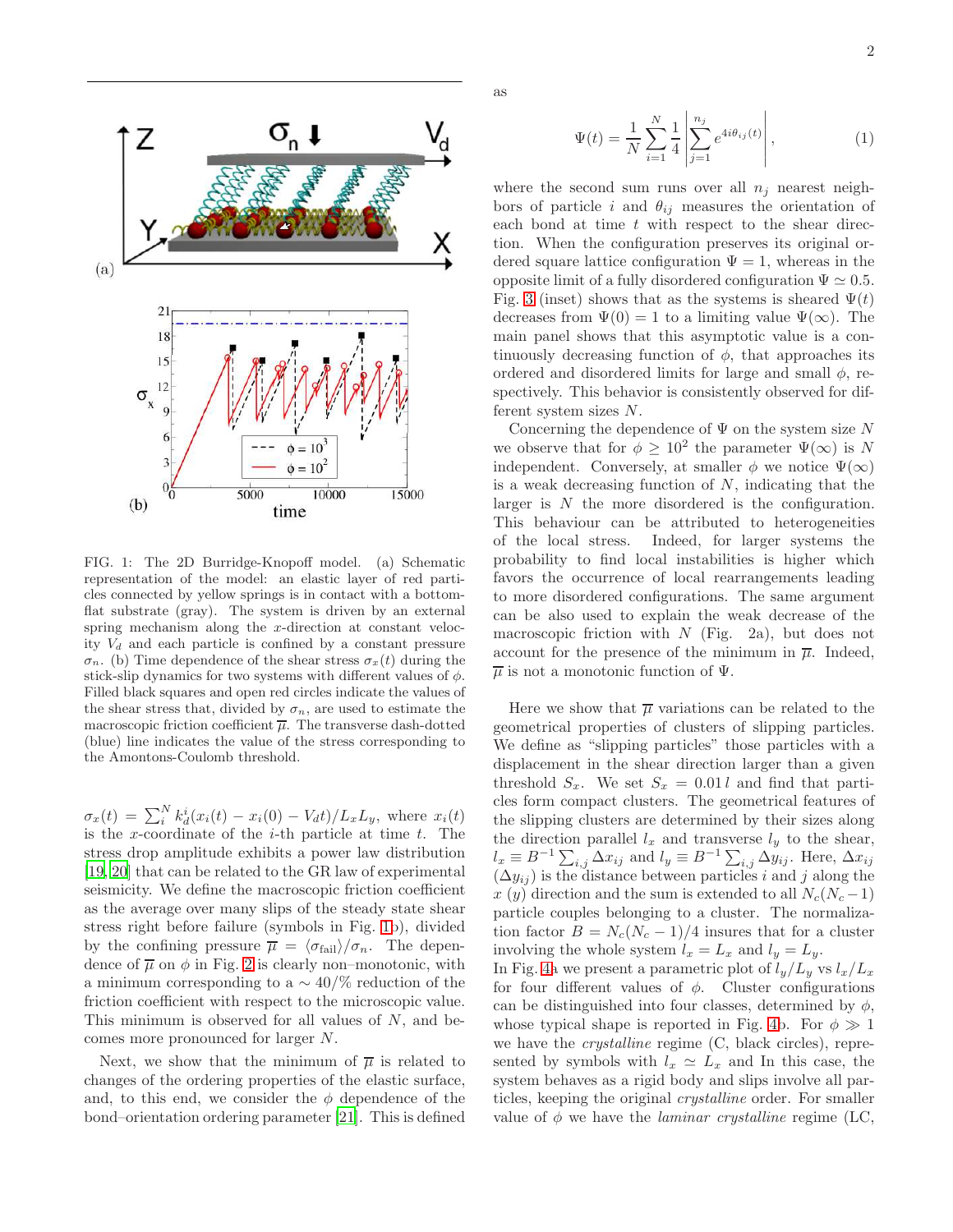

<span id="page-2-0"></span>FIG. 2: The friction coefficion depends non-monotonically on the degree of elastic heterogeneity. (a) the macroscopic friction coefficient as a function of the parameter  $\phi$ . The value of  $\overline{\mu}$  is defined as  $\langle \sigma_{\text{fail}} \rangle / \sigma_n$ , where  $\sigma_{\text{fail}}$  is the maximum shear stress right before large stress drops (symbols in Fig. 1b) and  $\sigma_n$  is the confining pressure. Different symbols refer to different system sizes. The dashed vertical lines indicate four regimes: crystalline C, laminar crystalline LC, disorderparallel DP and disorder-transverse DT. Bottom panel: the asymmetry factor of the clusters of slipping particles as a function of the parameter  $\phi$ .

red squares) where  $l_x \simeq L_x$  and  $l_y$  with values in the range  $[1, L_y]$ . In this regime, a typical slip involves the motion of one or few parallel lines. This is consistent with the ordering features observed in this regime (LC lower panel), characterized by order along the direction of the shear and disorder along the transverse direction. A further reduction of  $\phi$  first breaks order in the shearing direction, giving rise to the disorder–parallel regime (DP, green diamonds), and then fully disorders the system, giving rise to the disorder–transverse regime (DT, blue triangles). The shape of the clusters in both these regions are asymmetric with  $l_x/L_x > l_y/L_y$  in the DP whereas  $l_x/L_x < l_y/L_y$  in the DT. This information can be directly extracted from Fig. [4a](#page-3-2) where we observe that the DP and the DT regimes respectively populate regions above and below the diagonal. We characterize the asymmetry of the cluster shape comparing their average longitudinal and transverse sizes,  $l_x/l_y$ . As shown in Fig. [2b](#page-2-0), this ratio varies non–monotonically with  $\phi$ , and has a maximum corresponding to the minimum of  $\overline{\mu}$ . This suggests that the lowest value of  $\overline{\mu}$  is obtained when slips involve the horizontal displacement of the smallest number of lines.

An explanation of this result and the presence of dif-

ferent regimes is given by a simple energetic argument. Let us suppose that at given time an amount of energy  $E_R$  provided by the external drive is relaxed via a slip of length  $\delta$  such that the relaxed energy is  $E_R \sim k_d \delta^2$ . This energy can be released through the motion of a rectangular cluster of particles of size  $n_x l \times n_y l$ . Assuming that all particles in the cluster rigidly slip of the same distance, the amount of energy released in the slip comes only from the perimeter particles and is given by

<span id="page-2-1"></span>
$$
\Delta E = k_b n_y \delta^2 \Theta (L_x - n_x l) +
$$

$$
+ k_b n_x \left( (\delta^2 + l^2)^{1/2} - l \right)^2 \Theta (L_y - n_y l), \tag{2}
$$

where the Heaviside theta function takes into account that, because of periodic boundaries, if a side of the cluster becomes as large as the system size, the interface contribution vanishes. Eq. [2,](#page-2-1) in the limit of small slips  $\delta \ll l$ , becomes

<span id="page-2-2"></span>
$$
\Delta E \simeq k_b n_y \delta^2 \Theta (L_x - n_x l) +
$$
  
 
$$
+ \frac{1}{4} k_b n_x \delta^2 \left(\frac{\delta}{l}\right)^2 \Theta (L_y - n_y l).
$$
 (3)

As a consequence, for a rigid system  $(k_b \gg k_d)$  in order to have  $\Delta E \sim E_R$  the first term in Eq.[\(3\)](#page-2-2) must be zero  $(n_x l = L_x)$  and also the condition  $\delta \ll l$  must be satisfied so that  $k_b n_x \left(\frac{\delta}{l}\right)^2 \sim k_d$ . This corresponds to the slip of entire rows  $\overleftrightarrow{C}$  regime in Fig. [4a](#page-3-2)). However, these slips are possible only if the configuration is ordered. When  $k_b$  becomes smaller, as indicated by the behavior of  $\Phi$  (Fig.3), fluctuations appear in the lattice organization preventing slips in the form of entire rows. In this case, since  $\delta < l$ , configurations with  $n_y < n_x$  are still energetically favored. This situation corresponds to the LC regime in Fig. [4a](#page-3-2). On the other hand, as soon as  $k_b$  (and  $\phi$ ) becomes sufficiently small so that  $n_{\nu}l = L_{\nu}$ , the second term in Eq. [3](#page-2-2) vanishes and the configurations corresponding to the DT regime in Fig. [4a](#page-3-2) are energetically favored. Summarizing, slipping clusters for decreasing  $k_b$  crossover from configurations elongated in the drive direction to configuration involving more and more particles in the direction perpendicular to the drive. Obviously, the transition from ordered to disordered configurations also depends on the degree of heterogeneity of the local shear stress: for larger values of  $\Delta k_d$  the transition is expected at larger values of  $k_b$ . Moreover, if one changes the shape of the system with  $L_x \leq L_y$ , the DT regime is never observed. The last statement has been verified for systems with different values of the ratio  $L_x/L_y$ .

In conclusion, we have found that frictional properties depend on the geometry of the rupture fronts, which are determined by the ordering features of the contact interface. These ordering features are the result of the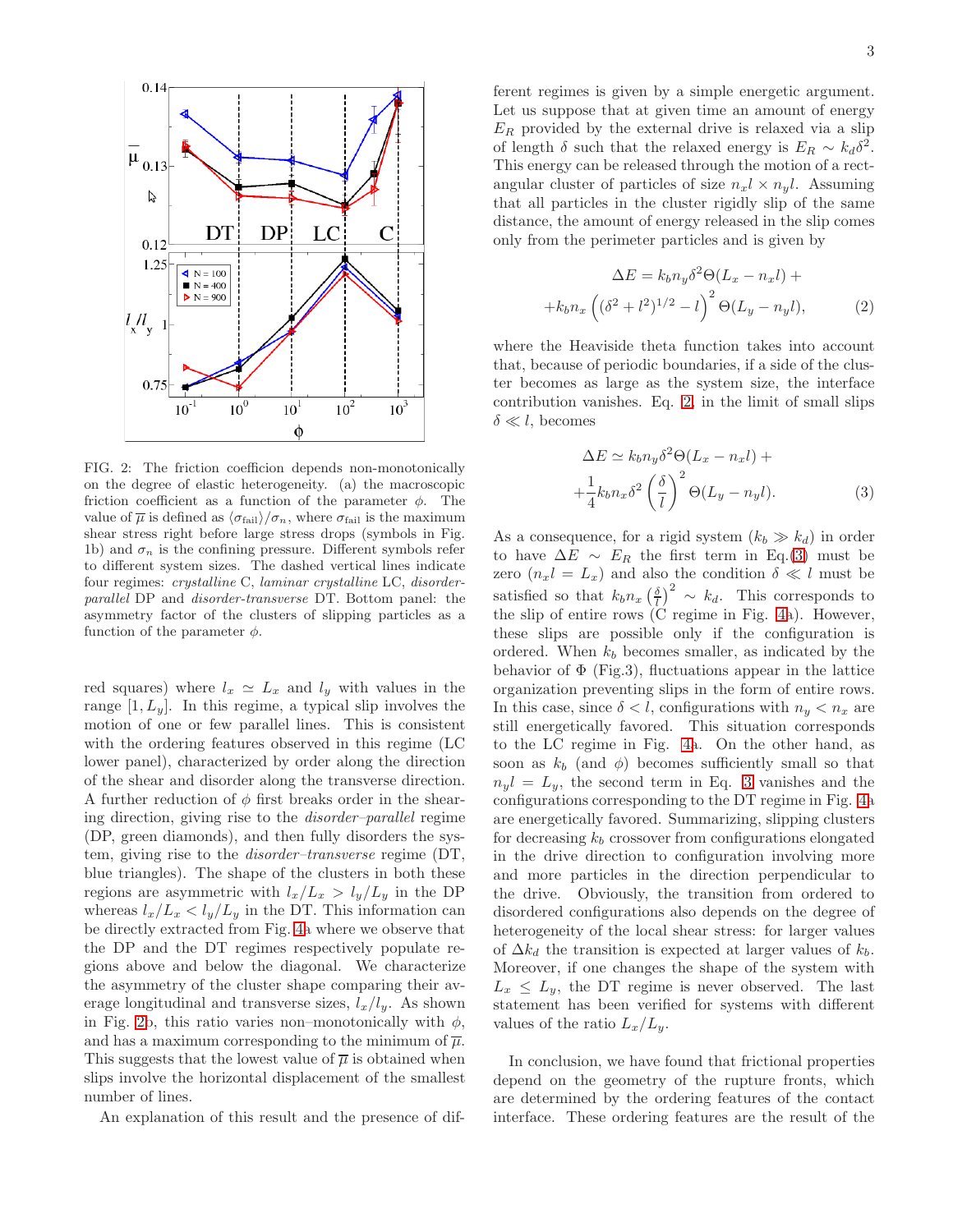

<span id="page-3-1"></span>FIG. 3: The degree of elastic heterogeneities controls the ordering properties of the system. Main panel: the asymptotic value of  $\Psi(t)$  as a function of the parameter  $\phi$ . Systems are initially prepared in the same ordered state. Depending on  $\phi$ , structural changes can occur as revealed by the order parameter, which drops from 1 (rigid bond) to  $\sim 0.5$  (very elastic bond). Error bars are comparable to symbol sizes. Inset: Time evolution of  $\Psi(t)$  for systems with  $N = 400$  and  $\phi = 10^3$  (black filled squares),  $\dot{\phi} = 10^2$  (open red circles),  $\phi = 10$  (green diamonds) and  $\phi = 1$  (blue triangles).

interface deformation occurring during the shearing process, and thus depend upon the elasticity of the material. Our study provides a direct relation between bulk elastic properties and the friction coefficient.

## Methods

We consider a two dimensional BK model, where a layer of particles of mass  $m$  is placed on a square lattice with lattice constant  $l$ , and nearest neighbor particles are connected by harmonic elastic springs with constant  $k_b$  (Fig. [1a](#page-1-0)). Each particle i is connected to a plate moving with constant velocity along the  $x$  axis by a spring whose stiffness  $k_d^i$  is uniformly distributed in the range  $(k_d - \Delta k_d, k_d + \Delta k_d)$ .  $\Delta k_d$  is a parameter allowing to control the heterogeneity of the local shear stress. A granular–like approach [\[22\]](#page-4-15) is used to model the interaction of a particle with the bottom plate. At time  $t$  the frictional force acting on a particle is given by  $\vec{F}_s = k_e \vec{\Delta r}$ , where  $\vec{\Delta r} = \int_{t_0}^t \vec{v} dt$  is the shear displacement of the particle due to creep motion, and  $t_0$  the time of contact formation. Indeed, each contact breaks and reforms as soon as the Amontons–Coulomb threshold criterion  $|\vec{F}_s| \leq \mu_s \sigma_n A$  is violated. Here  $\sigma_n$  is the confining normal force acting on each grain,  $A = l^2$  the lattice cell area, and  $\mu_s$  the local coefficient of static friction. The grain motion is also damped by a viscous term  $-m\gamma\vec{v}$ . Mass, spring constants and lengths are expressed in units of  $m$ ,  $k_d$  and l, respectively. We fix



<span id="page-3-2"></span>FIG. 4: The morphology of the clusters of slipping particles depends on the elastic heterogeneitiy. (a) Scatter plot of the clusters dimensions, along the directions parallel and transverse to the shear, for system having different values of  $\phi$ . By reducing the stiffness of the system we observe regions with different cluster shapes, indicated by the letters C, LC, DP, DT. (b) Schematic representations of the geometry of the clusters corresponding to the regions reported in the scatter plot. Here we show a system of dimension  $L_x = 20$  and  $L_y = 5$ , the same behaviour is also observed for larger systems.

 $F_N = 5 k_d l, \mu_s = 0.2, k_e = 10 k_d, \Delta k_d = k_d, \sigma_n = 5 k_d/l,$  $V_d = 2 \cdot 10^{-2} (m/k_d)^{1/2}$  and  $\gamma = 0.2 (k_d/m)^{1/2}$ . These values insure that simulations are in the quasi-static regime. Periodic boundary conditions are considered in both directions. The number of particles  $N$  equals the system size  $L_x \times L_y$ , with  $L_y = L_x/4$  and assumes the following values,  $N = 100, 400, 900$ . We have investigated the frictional properties of the system as a function of the parameter  $\phi = k_b/\Delta k_d$  that we vary by changing  $k_b$ . This parameter measures the relevance of the stiffness of the system with respect to the heterogeneity of the shearing forces.

## ACKNOWLEDGEMENTS

We acknowledge the financial support of MIURFIRB RBFR081IUK (2008) and MIURPRIN 20098ZPTW7 (2009).

<span id="page-3-0"></span>[1] D. Dowson, *History of Tribology* (Longman, New York, 1979).